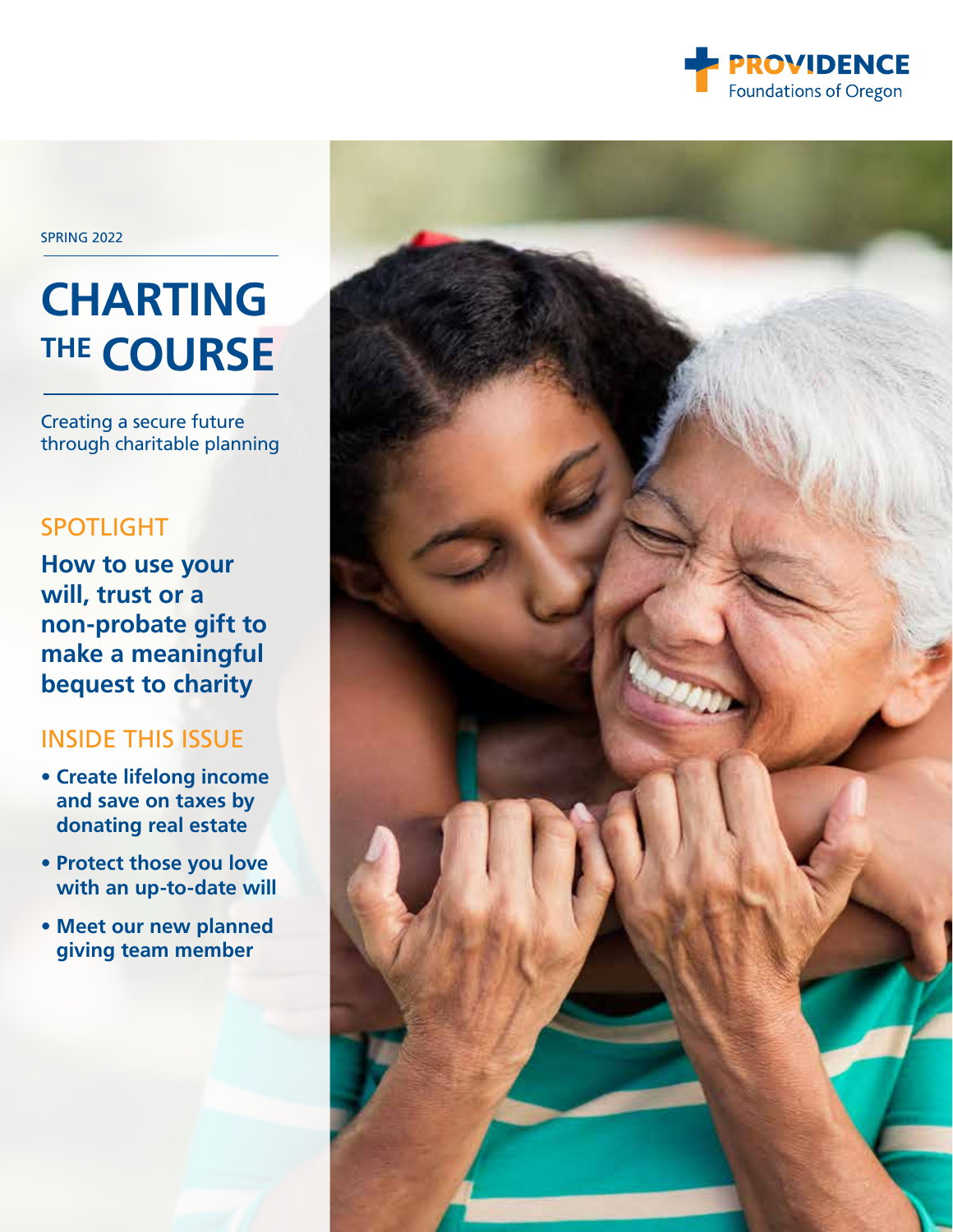<span id="page-1-0"></span>

### **Making one last gift to charity: Easy alternatives to wills or living trusts**

Using a will or living trust to make charitable gifts is an integral part of American philanthropy. These tools allow people to make sizable gifts to charity, which they could not have made during their lifetime.

Bequests made this way can take the form of a fixed dollar amount, a percentage of the donor's estate or trust, or the residual of the donor's estate.

Most estates are not subject to federal estate taxes; however, both Oregon and Washington have minimal exemptions that can result in state taxes on even small estates. Charitable bequests can shield heirs from estate taxes.

While the most common way to give to charity is through a bequest in a will or living trust, certain assets can be directly donated to charity at death without a will. These are called non-probate gifts because they do not involve a will or living trust.

Arranging for non-probate gifts to be made upon death is even easier than setting up bequests because documentation is simpler and less formal than a will or living trust agreement. Here are some options:

### **IRA and qualified retirement plan designations**

A person can designate a charity as a beneficiary to receive some or all of what remains in an IRA or a qualified retirement plan, such as 401(k) or 403(b) plan. To do so, the donor completes a beneficiary designation form and returns it to the custodian of the retirement account. Typically the donor will receive estate tax benefits for making charitable contributions with retirement assets.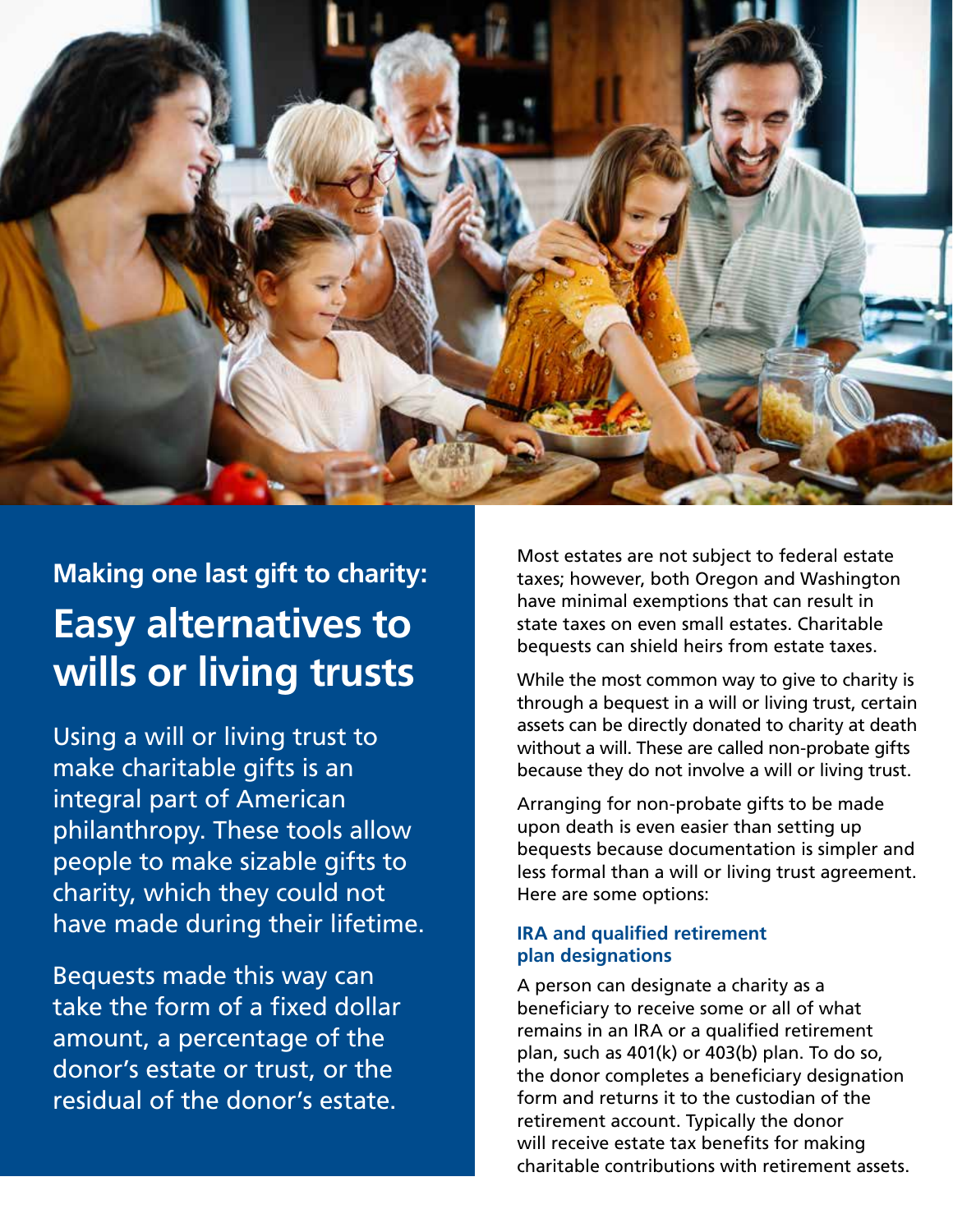Tax-deferred retirement plans are among the most highly taxed estate assets. Heirs can be hit with taxes totaling 70% or more, meaning they receive only 25 to 30 cents on every dollar. This tax rate often makes it advantageous to fund charitable bequests using retirement plans. Congress designed retirement plans to be just that – retirement plans, not inheritance plans.

### **Insurance product beneficiary designations**

A person can name a charity as beneficiary of a life insurance policy or commercial annuity contract simply by completing a beneficiary designation form and returning it to the insurance company. The charity will receive some or all of the death benefit or remaining value associated with the policy or the commercial annuity.

### **"Pay on death" and "transfer on death" accounts**

"Pay on death" accounts instruct a bank to pay a charity some or all of what remains in an account upon the donor's death. A "transfer on death" account gives the same instruction to a brokerage firm regarding investments held at the time of death.

### **Charitable fund designations**

Donor-advised funds (DAFs) are sponsored by financial firms, such as Fidelity Charitable, Vanguard Charitable and Schwab Charitable, to help people make annual charitable gifts. A DAF owner can make a final gift by designating a charity to receive a lump-sum grant from the DAF balance at the time of death.

### **In summary**

Various assets can be used for charitable giving upon death. IRA beneficiary designations and other non-probate gifts are easy to arrange; however, you should consult with a professional advisor to determine which plan is most beneficial for you and your overall estate.

You can learn more at **[ProvidenceFoundations.](mailto:https://ProvidenceFoundations.org/giftplanning?subject=) [org/giftplanning](mailto:https://ProvidenceFoundations.org/giftplanning?subject=)**. If you'd like a free consultation, Lon Dufek and Megan Crane would welcome your call.

# **Joy is in the air**

Spring 2022 is alive – not only with blossoming flowers and baby animals – but with a renewed sense of joy and optimism.

After two years of living in a pandemic, life is beginning to return to normal. Businesses are re-opening, masks are coming off and, best of all, we have more freedom to meet in person with family, friends and colleagues.

Throughout the pandemic, our donors have never wavered in their support for Providence. Your gifts enabled us to continue caring for our communities, bringing health care and needed support to all, especially those who are poor and vulnerable.

Thank you for your ongoing generosity. Each gift has truly made a difference in the lives of those we serve.

My new associate, Megan Crane, and I are available for in-person meetings as well as phone and email conversations. It would be a privilege to talk with you, answer your questions and explain how you could benefit financially by making a charitable gift. Please connect with us and let us know how we can assist you.

Wishing you a joyful spring,

### **Lon Dufek, CPA, CFP**

Senior manager Office of Gift Planning Providence Foundations of Oregon 503-595-3045 [lon.dufek@providence.org](mailto:lon.dufek%40providence.org%20?subject=)

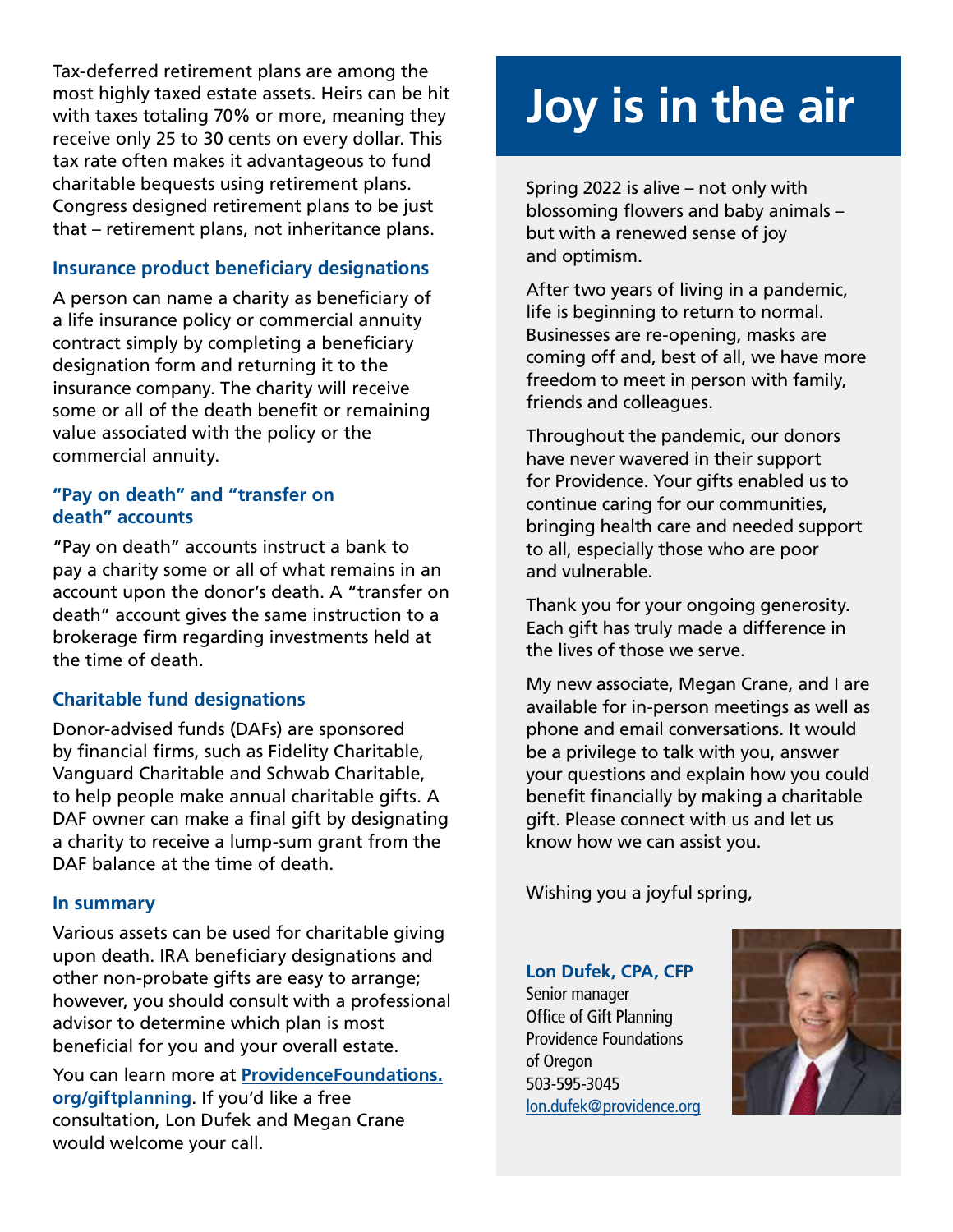## <span id="page-3-0"></span>**Protect your loved ones by making a will**

All adults should have a will. If you own anything – a house, vehicle, family heirlooms, stocks – or if you have dependents, such as young children, a will protects your loved ones and your property if you die.

Even if you have a will, it may be time to update it. Typically wills should be refreshed following major milestones, such as the birth of a child, a marriage or divorce, retirement, a move to a different state, or when you have new charitable interests.

An up-to-date will enables you to:

- Decide who will receive and manage your assets
- Name a guardian for minor children or dependent adults
- Prevent disputes among family members
- Reduce the taxes that may be due when you die

A simple will is not expensive to make. You can find reputable resources online. For a more complex estate, you will need an attorney's help, but you can ask for a cost estimate before hiring one to prepare your will.

If you wish to name a charity, such as Providence, in your will, please contact the charity and inform them now. Depending on the type of gift you make, you could earn significant income and tax benefits for the rest of your life.

For more information, please contact [Lon Dufek](mailto:lon.dufek%40providence.org?subject=) or [Megan Crane](mailto:megan.crane%40providence.org?subject=) at the Providence Office of Planned Giving.

• Make gifts to your favorite charities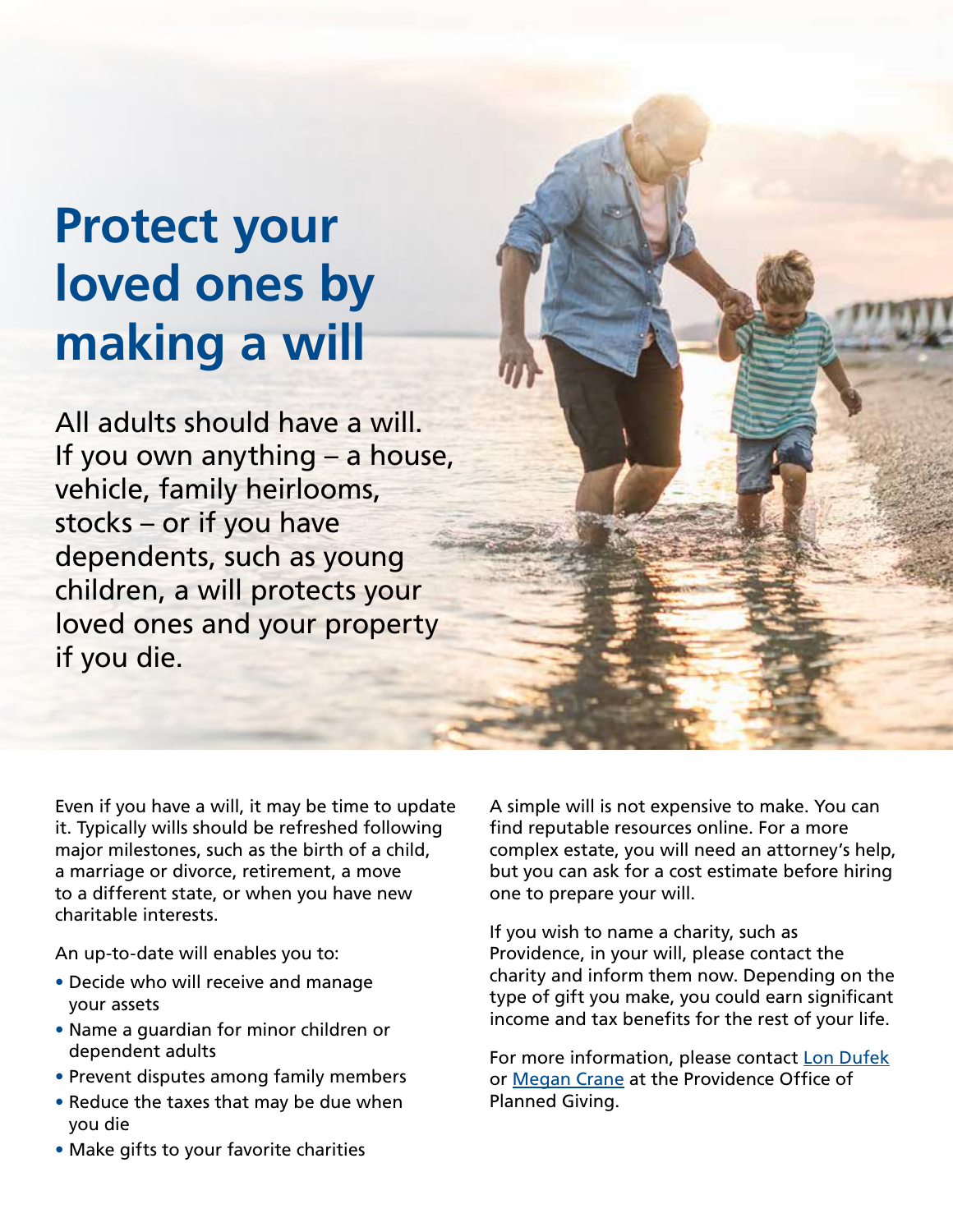### <span id="page-4-0"></span>**Meet Megan Crane**

Our Office of Gift Planning is growing! Please welcome Megan Crane MNM, to the Providence Foundations of Oregon. Megan began her role as regional manager of Planned Giving in September 2021.



With a master's degree in nonprofit management from the University of Oregon and broad experience in fundraising, Megan is a professional in philanthropic work. She works closely with Lon Dufek and our foundations in Oregon to support donors interested in planned giving options.

Megan most recently served as associate director of development for Oregon Health & Science

University Foundation. Prior to that, she led major giving and annual giving functions for Pacific University and the University of Oregon.

As a fourth generation Oregonian, Megan is proud to play a part in improving the health of our local communities. With family in every corner of the state, she knows first-hand how critical it is to provide high-quality medical services for all of Oregon's residents.

She looks forward to meeting you, talking with you about innovative methods of giving, and helping you invest in your area of passion.

If you have questions about estate planning or how making a charitable gift could benefit you, please contact Megan via email or phone: [megan.crane@providence.org](mailto:megan.crane%40providence.org?subject=) • 503-559-9905

# **Win big when you donate real estate.**

Real estate values are soaring! Now is an excellent time to sell investment properties or downsize your home.

If you'd like to sell but are worried about capital gains tax, consider donating the property to charity, such as Providence.

When you donate appreciated real estate, you can:

- Avoid capital gains tax
- Reduce your income tax
- Gain lifetime income

#### **Interested? Call or email us to learn more:**

- [Lon.Dufek@providence.org](mailto:%20Lon.Dufek%40providence.org?subject=) 503-595-3045
- [Megan.Crane@providence.org](mailto:Megan.Crane%40providence.org%20?subject=)  503-559-9905